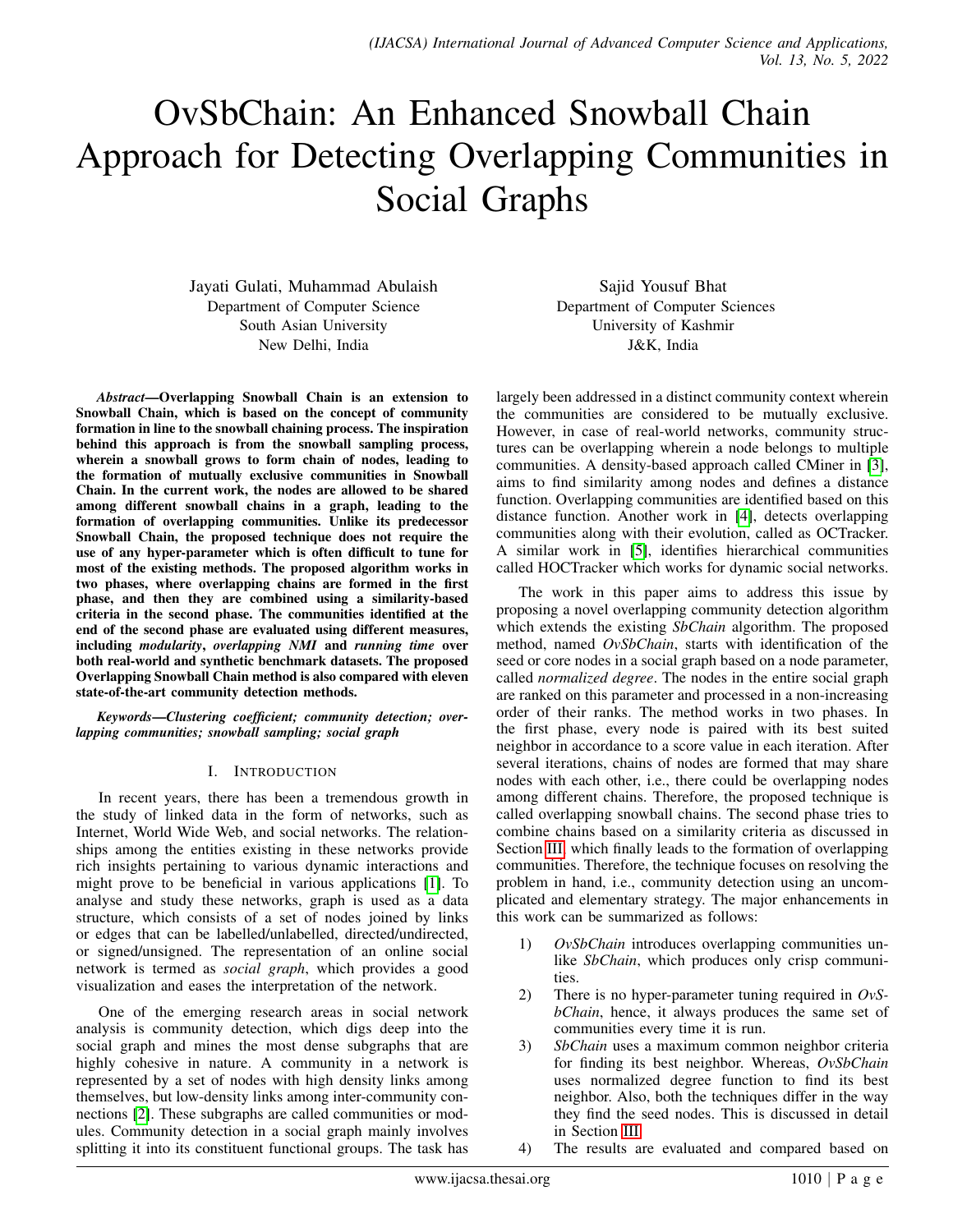*Nicosia modularity* measure [\[6\]](#page-9-5), two types of *ONMI* [\[7\]](#page-9-6), [\[8\]](#page-9-7) and their *running time*, as discussed in Section [IV.](#page-3-0)

The proposed *OvSbChain* method is compared with eleven state-of-the-art community detection methods, including CFinder [\[9\]](#page-9-8), LAIS [\[10\]](#page-9-9), CONGA [\[11\]](#page-9-10), PEACOCK [\[11\]](#page-9-10), COPRA [\[12\]](#page-9-11), SLPA [\[13\]](#page-9-12), Demon [\[14\]](#page-9-13), BIGCLAM [\[15\]](#page-9-14), MULTICOM [\[16\]](#page-9-15), Lemon [\[17\]](#page-9-16) and ANGEL [\[18\]](#page-9-17). The results from all these methods are evaluated on different parameters including *modularity*, *ONMI* and *running time*, as discussed in Section [IV.](#page-3-0)

The rest of the paper is organized as follows. Section [II](#page-1-0) presents a brief review of the existing literatures on overlapping community detection. Section [III](#page-2-0) presents the preliminary concepts, along with the proposed approach. This section also presents the functional details of the *OvSbChain* method. Section [IV](#page-3-0) describes the details about the datasets, evaluation parameters, experimental settings, and analysis of the results. Section [V](#page-5-0) concludes the paper and finally, Section [VI](#page-6-0) provides future directions of research.

# II. RELATED WORK

<span id="page-1-0"></span>This section presents a brief description of the state-of-theart in the area of overlapping community detection. A review of the current community detection methods is described in [\[19\]](#page-9-18). It segregates the detection methods into probability-based and deep learning-based. The classical methods use probabilitybased models for community identification. Whereas, complex networks are generally converted to lower dimensional data using deep learning methods so as to ease the process. A few other works like [\[20\]](#page-9-19), [\[21\]](#page-9-20), [\[22\]](#page-9-21), discuss various community detection algorithms based on their weakness and strengths, performance of algorithm and other domains. We mainly discusses all the traditional approaches for overlapping community detection and compare them with *OvSbChain* in Section [IV.](#page-3-0)

CFinder is an overlapping community detection technique that makes use of the Clique Percolation Method (CPM) [\[23\]](#page-9-22) to identify the k-cliques in a network. A k-clique is a complete subgraph consisting of  $k$  nodes. This method finds dense groups of overlapping nodes in a network [\[9\]](#page-9-8).

LAIS [\[10\]](#page-9-9) is an algorithm that combines two functions List Aggregate (LA) and Improved Iterative Scan  $(IS^2)$ . The LA procedure initializes the clusters, and the  $IS<sup>2</sup>$  procedure improves upon these set of clusters in an iterative manner. The IS procedure starts with a seed node and processes clusters by expanding or shrinking them according to a metric value, and  $I\bar{S}^2$  improves upon this by focussing on nodes within a cluster and its neighboring nodes, instead of considering the entire graph. The overall algorithm detects overlapping community in a network.

CONGA (Cluster-Overlap Newman Girvan Algorithm) [\[11\]](#page-9-10) is an overlapping community detection algorithm that uses the concept of split-betweenness, i.e., it counts the shortest paths that exist between all pairs of nodes in the network. It keeps removing edges with high betweenness, and thus, keeps splitting the network into singleton clusters. The partition with the desired number of clusters is picked up. However, it requires number of communities as an input for the algorithm.

PEACOCK algorithm [\[11\]](#page-9-10) consists of two phases; the first phase is similar to CONGA, where the network is split using split betweenness. The altered network is processed by a disjoint community detection algorithm, called centrality of detecting communities based on node centrality or CNM.

COPRA [\[12\]](#page-9-11) technique extends the previous work on the label propagation by Raghavan, Albert, and Kumara [\[24\]](#page-9-23), and it is able to detect overlapping communities in a social network. The main extension is to make the label and propagation step to include information about more than one community. Therefore, it allows each node to belong to up to  $v$  communities, where  $v$  is a hyper-parameter.

In SLPA (Speaker-listener Label Propagation algorithm) [\[13\]](#page-9-12), the nodes store multiple labels, and act either as the provider or consumer of information. A node keeps gathering information about the observed labels without removing the previously stored label. The frequency of observation of a label by a node is directly related to the spreading of the label among other nodes. It requires a threshold input parameter that gives the minimum probability of occurrence of a label, before it is deleted from the memory of the node.

Demon (Democratic Estimate of the Modular Organization of a Network) [\[14\]](#page-9-13) is a simple approach for community detection which works on the modular structure of networks. Firstly, each node finds and votes the communities present in its local neighborhood, using a label propagation algorithm. These local communities are merged to form a global collection by combining all the votes, leading to the formation of overlapping modules. However, this algorithm requires a minimum threshold parameter.

BIGCLAM (Cluster Affiliation Model for Big Networks) [\[15\]](#page-9-14) is a model-based community detection algorithm that allows for identification of dense overlapping, hierarchical communities in massive networks. Each node-community pair is assigned a non-negative latent factor that decides the degree of membership between them. The probability of a connection between a pair of nodes in the network is modeled as a function of the shared community affiliations. Further, the communities are identified using non-negative matrix factorization methods and block stochastic gradient descent.

MULTICOM is another community detection technique that produces overlapping communities starting with an initial seed set. Local community is detected around the seed nodes using a transformation function. After this step, each node belongs to a single community. Thereafter, the transformation function is used to transform a node into its respective vector, that is clustered using a local clustering technique. For each cluster produced in the previous step, a ratio value is calculated using a function mentioned in [\[16\]](#page-9-15). The clusters having ratio value less than a pre-defined threshold are considered for further exploration. The process keeps repeating until the number of communities is greater than the set value or if there is no new seed.

In [\[17\]](#page-9-16), the technique called Lemon (Local Expansion via Minimum One Norm) detects overlapping communities by finding a sparse vector in the local spectra span, such that all the seeds are in its support. The span of vector dimensions produced by random walk is used as an approximate invariant subspace, called the local spectra. However, this local spectral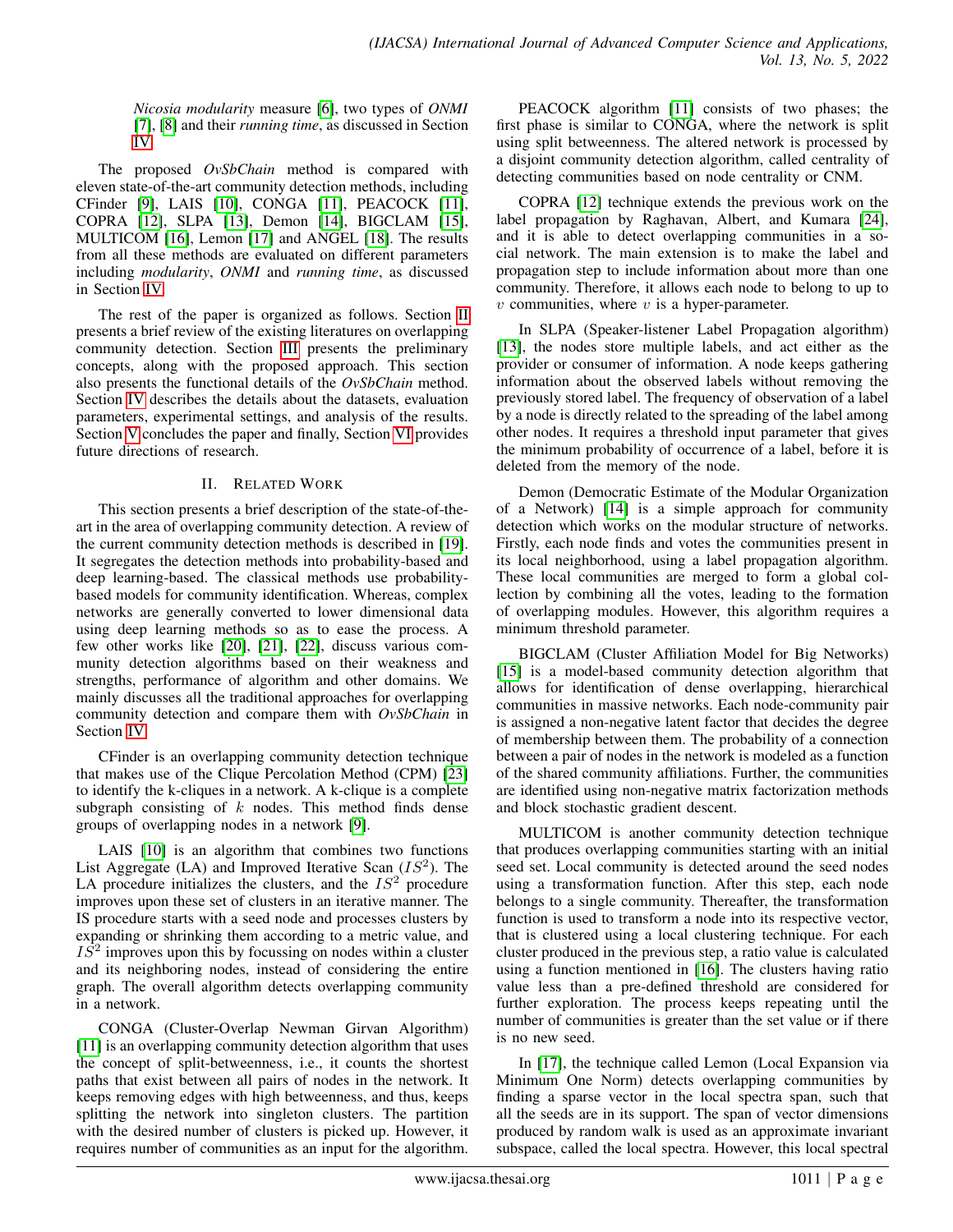approach is used for community detection from a small seed set.

ANGEL [\[18\]](#page-9-17) is a faster successor of Demon that uses a bottom-up approach to find overlapping communities. It works in two phases, where the first phase produces local communities using ego network of the nodes. The second phase merges communities until convergence or a threshold value is met.

The work in [\[25\]](#page-9-24), develops a PageRank algorithm with constraints so as to obtain tightly packed overlapping communities. Using probability-based methods, a walker avoids irrelevant communities. Therefore, it results in communities with good fitness score. In [\[26\]](#page-9-25), a method called Adjacency Propagation Algorithm (APA) is developed using adjacent nodes as seed nodes. It uses a threshold parameter to identify subgraphs based on their intraconnectivity. Another work in [\[27\]](#page-9-26), can produce disjoint as well as overlapping communities in a two-step process that uses genetic algorithm. In the first step, mean path length of a community is calculated in relation with its respective ER random graph. And the second step shrinks the search space by selecting a subset of nodes. Another work in [\[28\]](#page-9-27), influential nodes are identified to form local communities. These communities expand as nodes join these local communities. Overlapping communities are merged and evaluated on a model.

An application-based work in [\[29\]](#page-9-28), exploits community detection to protect the privacy of individuals on social platforms It discusses community detection attacks and rewiring of connections for development of effective attack approach.

OvSbChain approach focuses on local community detection using graph parameters such as degree and global clustering coefficient. If these local communities are identical they are merged. The motivation behind this work is that it exploits simple topological features of the graph to detect communities without any expensive overhead in two simple levels, (i) formation of local communities, and (ii) combining local communities based on two criteria.

#### III. PROPOSED APPROACH

<span id="page-2-0"></span>The *OvSbChain* approach discussed in this section is an extension to the previously developed *SbChain* [\[30\]](#page-9-29) method. It detects overlapping communities, i.e., nodes are allowed to be shared among more than one community. The approach works on two levels. In the first level, it starts with finding the best suited pairs of nodes according to an initial criterion. This level ends up with formation of overlapping snowball chains. In the second level, these chains are merged to form the larger chains, and eventually form communities based on global clustering coefficient or majority overlapping criteria.

# *A. Preliminaries*

For a graph  $G(V, E)$ , V represents the set of vertices or nodes in the graph, i.e  $\{v \in V\}$ , where *n* is the number of nodes. And E is the set of edges, i.e.,  $\{e_{uv} = (u, v) : u, v \in$  $V$ . This section presents the details about frequently used terms and their meanings, as mentioned in table [I.](#page-2-1)

*OvSbChain* works at two levels that are described in the following paragraphs:

TABLE I. NOTATIONS AND THEIR DESCRIPTIONS

<span id="page-2-1"></span>

| Notation           | Description                              |
|--------------------|------------------------------------------|
| $\mathcal{N}(v)$   | Set of immediate neighbors of a node     |
|                    | $\eta$                                   |
| k(v)               | Degree of a node $v$                     |
| $ \mathcal{N}(v) $ |                                          |
| $k_{max}$          | Maximum degree value in the graph        |
| $N_{best}(v)$      | Best scoring neighbor of node $v$        |
| $s^{(n)}$          | $n^{th}$ snowball chain                  |
| $GCC(s^{(n)})$     | Global clustering coefficient of a snow- |
|                    | ball chain $s^{(n)}$                     |

*1) Level-I:* It starts by finding the seed nodes and sorting them in non-increasing order, based on the following criteria so as to begin the processing.

1) Seed function - A seed  $v$  can by identified by sorting nodes according to their normalized degree value function, given by equation [1.](#page-2-2) This also represents the score  $score(v)$  of a node v.

<span id="page-2-2"></span>
$$
score(v) = k(v)/k_{max} \tag{1}
$$

These sorted nodes are processed in non-increasing order of this function value. It should be noted that *SbChain* used a combination of normalized degree and normalized local clustering coefficient for sorting of nodes.

2)  $\mathcal{N}_{best}(v)$  function - The best suited neighbor for a seed  $v$  is identified using the same score value, i.e., the normalized degree. This neighbor further combines with the seed  $v$  to form a snowball chain. Whereas, *SbChain* used maximum number of overlapping neighbors for finding its best neighbor.

It should be noted that these functions have been chosen and designed empirically.

*2) Level-II:* The second level starts with the chains formed in the first level. These chains are merged to form communities, so as to eliminate almost similar chains. The snowball pairs/chains formed in first level are combined based on global clustering coefficient (GCC) or majority overlapping criteria to form a community. GCC signifies the number of closed triangles to the number of triplets in a graph. Therefore, the technique focuses on finding higher values of GCC for a community, so as to find coherent communities. The first criteria involves calculation of GCC of the formed community, along with GCC of each individual snowball chain. If the combined GCC is higher than the GCC of each chain, then their combination is permitted, otherwise it is discarded, i.e., the chains remain undisturbed. Communities can also be combined as per the second criteria of majority overlapping. This allows communities to get merged if they have atleast 70% overlapping nodes. This percentage is decided empirically, as the value of communities do not change after this point. Also, the minimum percentage overlap was decided to be above 50% so as to form coherent communities. The majority overlapping test prevents the existence of two or more similar communities.

It should be noted that *OvSbChain* creates overlapping communities because it does not follow *non-redundant node strategy*, previously used by *SbChain*. According to this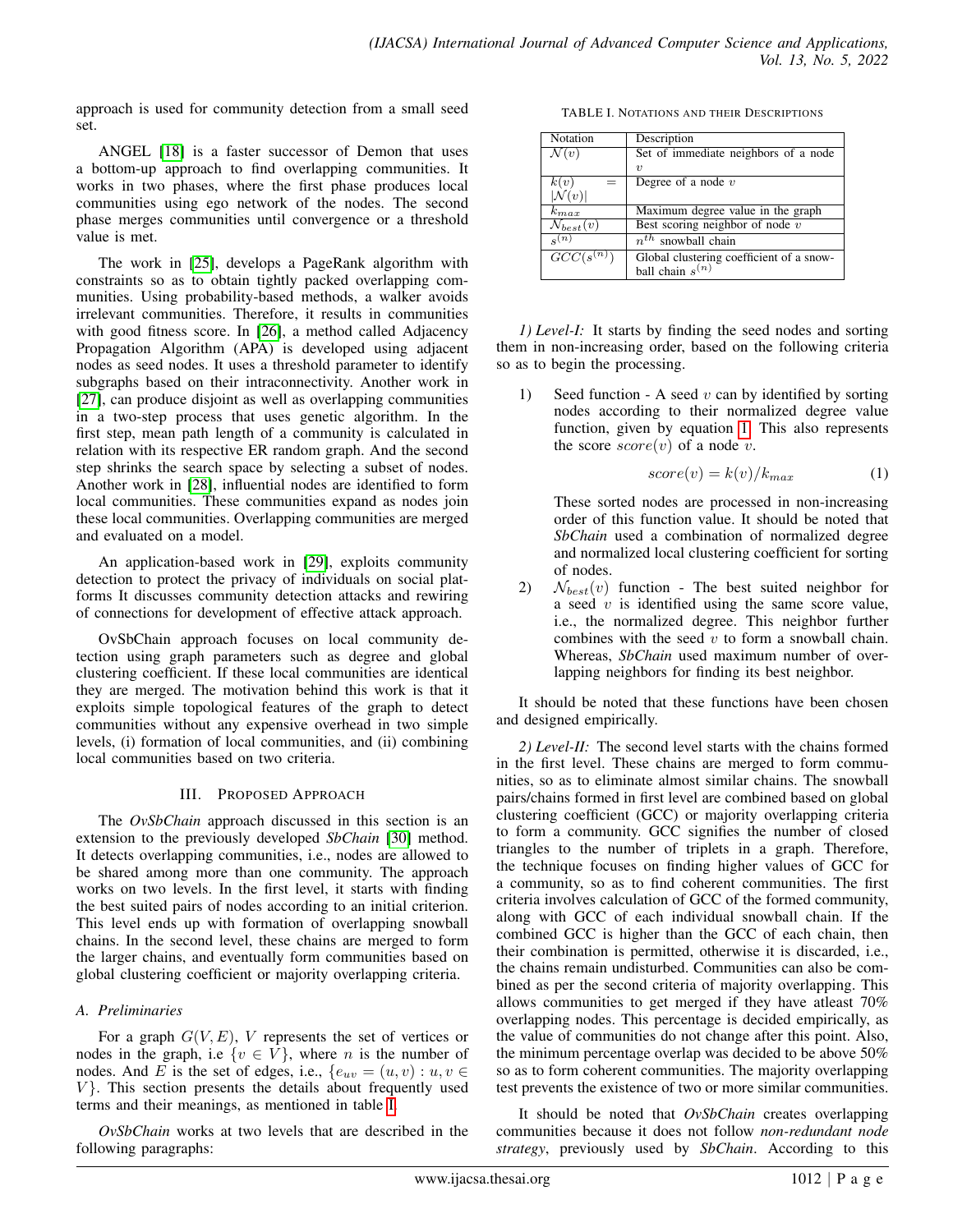<span id="page-3-2"></span>

| <b>Algorithm 1:</b> bestNeighbor( $v, \mathcal{N}(v)$ )                                                                                                                                                                                                                                        |
|------------------------------------------------------------------------------------------------------------------------------------------------------------------------------------------------------------------------------------------------------------------------------------------------|
| <b>Input</b> : Node v, neighbor list $\mathcal{N}(v)$                                                                                                                                                                                                                                          |
| <b>Output:</b> Best neighbor of v i.e, $\mathcal{N}_{best}(v)$                                                                                                                                                                                                                                 |
| 1 $maxWeight \leftarrow 0$                                                                                                                                                                                                                                                                     |
| 2 foreach $v \in \mathcal{N}(v)$ do                                                                                                                                                                                                                                                            |
| if $score(v)$ i maxWeight then<br>$\begin{tabular}{c c} \textbf{3} & \textbf{if } score(v) \textit{ } & \textit{maxWeight} \textbf{ then} \\ \textbf{4} & \textit{maxWeight} \leftarrow score(v) \\ \textbf{5} & \textit{N}_{best}(v) \leftarrow v \\ \textbf{6} & \textbf{end} \end{tabular}$ |
|                                                                                                                                                                                                                                                                                                |
|                                                                                                                                                                                                                                                                                                |
|                                                                                                                                                                                                                                                                                                |
| end                                                                                                                                                                                                                                                                                            |
| s return $\mathcal{N}_{best}(v)$                                                                                                                                                                                                                                                               |

strategy, a node could join with a single node per iteration which creates mutually exclusive communities. The focus of *OvSbChain* is to develop communities that share nodes among themselves. Therefore, it discards this strategy and allows a node to be a part of multiple chains within a single iteration itself.

<span id="page-3-5"></span>TABLE II. DIFFERENT TYPES OF REAL-WORLD DATASETS

| Dataset                  | <b>Nodes</b> | Edges |
|--------------------------|--------------|-------|
| Zachary [31]             | 34           | 78    |
| Dolphin [32]             | 62           | 159   |
| Football <sup>[33]</sup> | 115          | 613   |
| Books <sup>1</sup>       | 105          | 441   |
| Netscience [34]          | 379          | 914   |
| Jazz [35]                | 198          | 5484  |
| Email [36]               | 1133         | 5451  |
| Power <sup>[37]</sup>    | 4941         | 6594  |
| $Blogs$ [38]             | 3982         | 6803  |
| Protein [39]             | 2445         | 6265  |

<span id="page-3-6"></span>TABLE III. PARAMETERS USED TO GENERATE LFR-1K NETWORK

| Value      |
|------------|
| 1000       |
| 15         |
| 20         |
| 50         |
| 50         |
| 100        |
| 30         |
|            |
| [0.1, 0.5] |
|            |

# *B. Algorithm*

As discussed in the algorithm [2,](#page-3-1) *OvSbChain* starts with the pre-processing, i.e., it calculates neighbor list  $\mathcal{N}(v)$ , degree list  $k(v)$  and  $score(v)$  (equation [1\)](#page-2-2) for each node v in the social graph. These nodes are then sorted in non-increasing order of their respective score and processed one at a time. Snowball chains are formed by finding the best neighbor (algorithm [1\)](#page-3-2) for each node on the basis of this score value itself, i.e., for a given node v, the best neighboring node  $N_{best}(v)$  with highest value of *score* parameter is chosen.

In the first iteration, best suited node pairs are combined. The snowball chains  $s^{(n)}$  so formed grow internally and new chains are also formed in each iteration, as the nodes find their matches. This sums up the level-I of the proposed technique.

The level-II starts with calculation of global clustering coefficient  $GCC(s^{(n)})$  for each snowball chain  $s^{(n)}$  formed in level-I. These chains are combined and added to community list C if the GCC of the union of two chains  $GCC(s^{(j)} \cup s^{(k)})$ 

#### Algorithm 2: OvSbChain(G)

```
Input : A graph G(V, E)Output: Community list C1 Pre-processing calculates \mathcal{N}(v), k(v), and score(v) for each node
     \overline{v}2 Arrange score(v) in non-increasing order
3 Initialize new lists snowball s, community C
 i \leftarrow 0// Level-I
5 foreach v \in score(keys do
 6 | \mathcal{N}_{best}(v) \leftarrow bestNeighbour(v, \mathcal{N}(v))// Algorithm 1
 7 \quad | \quad \text{if } s = \emptyset \text{ then}8 i ← i + 1
 9 | Append \langle v, \mathcal{N}_{best}(v) \rangle into s^{(i)}10 5
11 end
12 \vert counter \leftarrow 0
13 for j \leftarrow 1 to len(s) do
14 if \mathcal{N}_{best}(v) \in s^{(j)} and v \notin s^{(j)} then
 15 | | Append \langle v \rangle into s^{(j)}16 else
 17 if \mathcal{N}_{best}(v) \notin s^{(j)} and v \in s^{(j)} then
 18 | | | | Append \langle N_{best}(v) \rangle into s^{(j)}19 else
20 counter \leftarrow counter + 1
21 end
22 \mid \cdot \cdot \cdot end
23 end
24 if counter = i then
25 i \leftarrow i + 126 Append \langle v, \mathcal{N}_{best}(v) \rangle into s^{(i)}27 end
28 end
    // Level-II
29 while C \neq s do
30 \vert if C \neq \emptyset then
31 \mid s \leftarrow C32 \mid C \leftarrow \emptyset33 end
34 foreach s^{(j)} \in s do
35 \Big\vert foreach s^{(k)} \in s do
 36 i if (GCC(s^{(j)} \cup s^{(k)}) > GCC(s^{(j)}) and
                     GCC(s^{(j)} \cup s^{(k)}) > GCC(s^{(k)})) or<br>|| (s^{(j)} \cap s^{(k)}) ||\frac{\|(s^{(j)} \cap s^{(k)})\|}{\min(\|s^{(j)}\|, \|s^{(k)}\|)} > 0.7 then
                             (j)<sub>∩s</sub>(k)<sub>)</sub>||
 37 | | | Append \langle s^{(j)}, s^{(k)} \rangle into C
38 else
 39 | | | | Append \langle s^{(j)} \rangle, \langle s^{(k)} \rangle into C
40 | | | | end
41 end
42 end
43 end
44 return C
```
<span id="page-3-4"></span>is greater than either of their individual GCC or if majority of their nodes overlap (i.e.,  $\geq 70\%$ ) as mentioned in step [36](#page-3-4) of the algorithm. The chains keep combining until both of the criteria fail. If the chains do not combine with other chains, they are directly added to  $C$ . The end result is the final set of communities C.

# IV. EXPERIMENTAL SETUP AND RESULTS

<span id="page-3-0"></span>In this section, the performance of the *OvSbChain* algorithm is evaluated over different datasets using various parameters. The *OvSbChain* is compared with several other overlapping community detection techniques. The following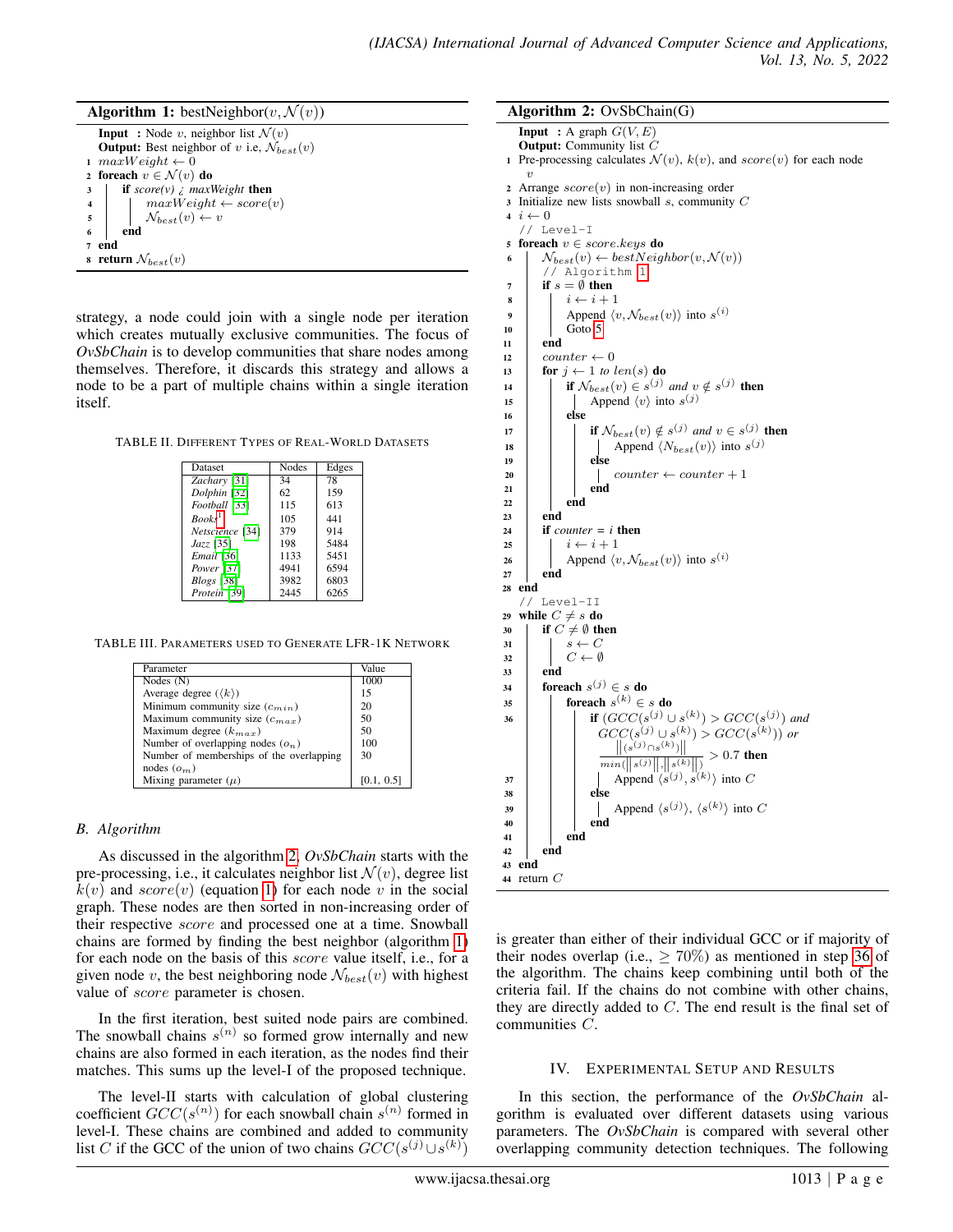<span id="page-4-2"></span><span id="page-4-1"></span><span id="page-4-0"></span>

Fig. 1. Comparison of *OvSbChain* with Various Techniques on different Evaluation Metrics

subsections discuss the various datasets used in our experimental evaluations and all the parameters used for assessment of the identified communities.

#### *A. Dataset*

The efficacy of *OvSbChain* and other techniques is evaluated over ten real-world datasets and five computer-generated Lancichinetti Fortunato Radicchi (LFR) benchmark datasets [\[40\]](#page-9-39), as discussed in Tables [II](#page-3-5) and [III.](#page-3-6) The LFR benchmark datasets consists of 1000 nodes with value of the mixing parameter  $(\mu)$  varying from 0.1 to 0.5. Hence, the datasets are named as LFR1K-0.1, LFR1K-0.2, ..., LFR1K-0.5, respectively.

#### *B. Evaluation Metrics*

The communities identified as a result of algorithm [2](#page-3-1) are analyzed by an overlapping *modularity* measure given by [\[6\]](#page-9-5), two types of *ONMI* (Overlapping Normalized Mutual Information), and their *running time*.

It should be noted that the modularity measure given by [\[6\]](#page-9-5) is represented as  $Q_{ov}$ . By definition,  $Q_{ov} = 0$ , for singleton communities or if all nodes belong to a community.  $Q_{ov}$ uses a belonging coefficient for each node which defines the percentage contribution of a node in a community. The sum of this coefficient in 1, for each node.

<span id="page-4-3"></span>ONMI is an extension of the NMI score that accommodates overlapping partitions within a network. There are two types of ONMI used in this section; one is LFK (Lancichinetti Fortunato Kertesz) [\[7\]](#page-9-6), which is referred as  $NMI_{LFK}$ , but it overestimates the similarity of two clusters in some cases. To fix this, another ONMI called MGH (McDaid Greene Hurley) is used. This version uses a different normalization than the original LFK based ONMI [\[8\]](#page-9-7), and it is represented as  $NMI_{MGH}$ .

#### *C. Results*

Techniques like COPRA, PEACOCK, CONGA, SLPA, CFinder, Demon, and ANGEL use a parameter for tuning. Hence, the values represented in this paper are the best values for  $Q_{ov}$ . Fig. [1a](#page-4-0) shows the results of various overlapping techniques compared with  $OvSbChain$  on  $Q_{ov}$ , respectively. The same is also represented via Table [IV.](#page-7-0) Also, Fig. [2a](#page-5-1) represents the number of datasets for each technique that have their respective value greater than or equal to 80% of the maximum  $Q_{ov}$  that exists for all the techniques. It can be observed that *OvSbChain* has an above average performance in terms of  $Q_{ov}$ . Though other techniques are seen to show a better value in terms of  $Q_{ov}$ , it is seen that the respective ONMI values drops. Hence, high modularity does not necessarily guarantee good partitions.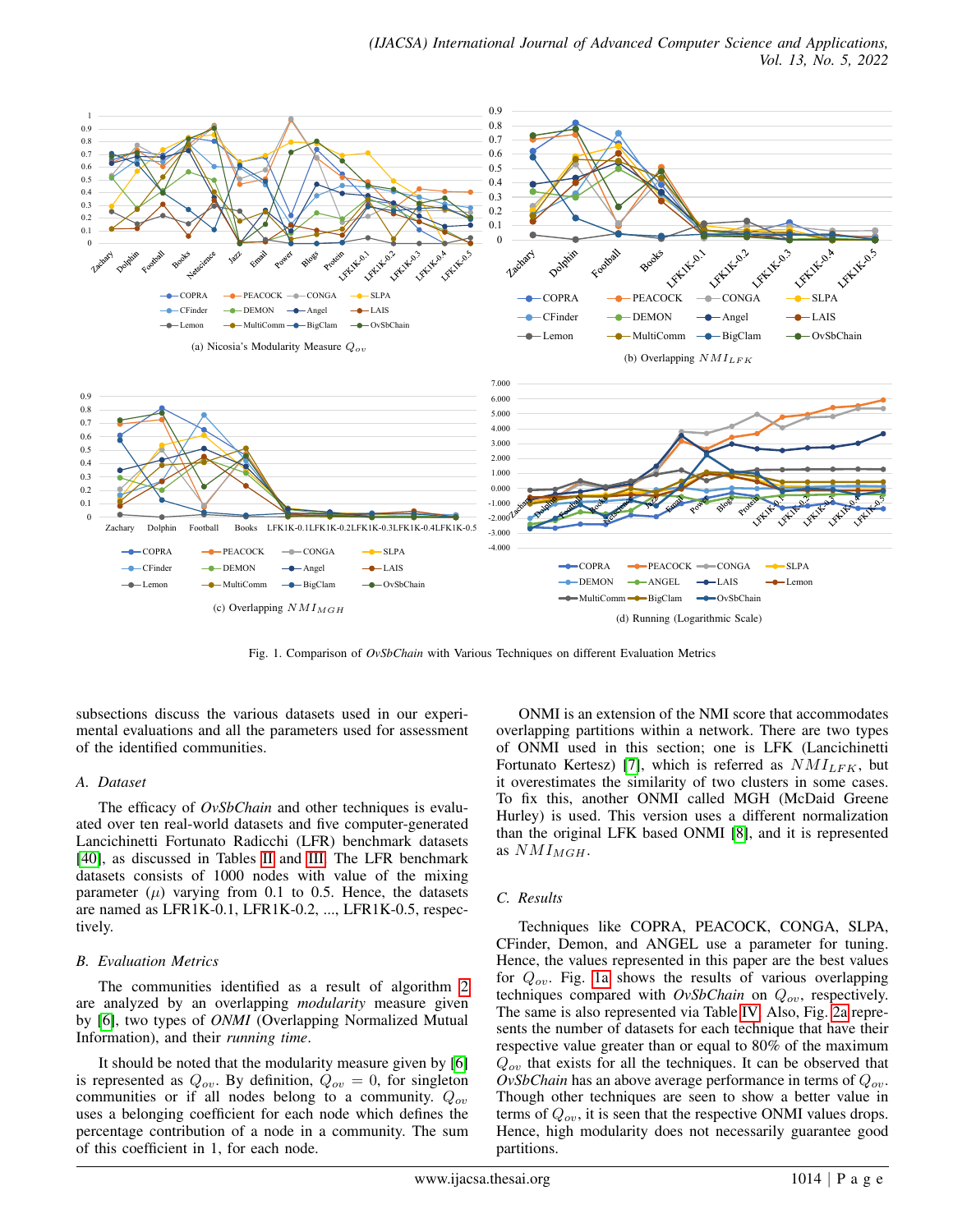<span id="page-5-2"></span><span id="page-5-1"></span>

<span id="page-5-3"></span>Fig. 2. Comparison of Various Techniques on the Number of Datasets having Values Greater than or Equal to 80% of the Maximum Existing Value of Different Evaluation Metrics

It can be seen that although modularity values are comparable or average in comparison to existing techniques, the ONMI values are promising. As an example, SLPA has the highest modularity among all techniques, it does not produce high ONMI values. *OvSbChain* is faster for smaller datasets and produces comparable or better results for certain cases in terms of both  $NMI_{LFK}$  and  $NMI_{MGH}$ .

Both  $NMI_{LFK}$  and  $NMI_{MGH}$  are calculated and compared on both real-world and LFR datasets, as shown in Fig. [1b](#page-4-1) and [1c](#page-4-2) for *OvSbChain* and other techniques. *OvSbChain* is seen to perform well in most of the cases. Fig. [2b](#page-5-2) and [2c](#page-5-3) also show the comparison of the number of datasets that have NMI values greater than or equal to 80% of the maximum existing value of NMI (among all the given datasets). Tables [VI](#page-8-0) and [VII](#page-8-0) show both the ONMI values. It can be observed that the performance of *OvSbChain* is above average for both  $NMI_{LFK}$  and  $NMI_{MGH}$  measures.

A comparison of the running time of all the techniques is presented in Fig. [1d.](#page-4-3) Logarithmic scale is used for this comparison because it provides a better visualization. CFinder technique is excluded from this comparison because it does not mention the time it takes to evaluate the communities so formed. It can be observed that *OvSbChain* is works fast on smaller datasets, and it is comparable to other techniques on larger datasets. The same can be seen through table [V.](#page-7-1) As mentioned before, a few techniques use a parameter which needs to be defined every time they are executed. Therefore, in our experimental evaluation, these techniques were run for different parameter values and the best value for  $Q_{ov}$  was chosen and the corresponding ONMI and run time values are represented. On the other hand, our proposed *OvSbChain* approach does not need any parameter value to be set, hence, produces the same result every time it is run.

#### V. CONCLUSION

<span id="page-5-0"></span>It can be seen that the technique *OvSbChain* discussed in the current article works well on real-world datasets with good results in terms of  $NMI_{LFK}$  and  $NMI_{MGH}$ . It gives comparable results on a few benchmark datasets as well. It should be noted that the running speed of the algorithm was at par with other techniques, or even better in a few cases. The experiments show average results on modularity measure as well. *OvSbChain* does not use any external parameter like most of its counterparts. Also, it produces the same results every time it is run, unlike the other techniques, e.g., COPRA. It gives different results each time it is run (for same parameter value). Hence, it is run for ten times, and the results are averaged. Therefore, it can be established that our technique works well without any parameter tuning, unlike the other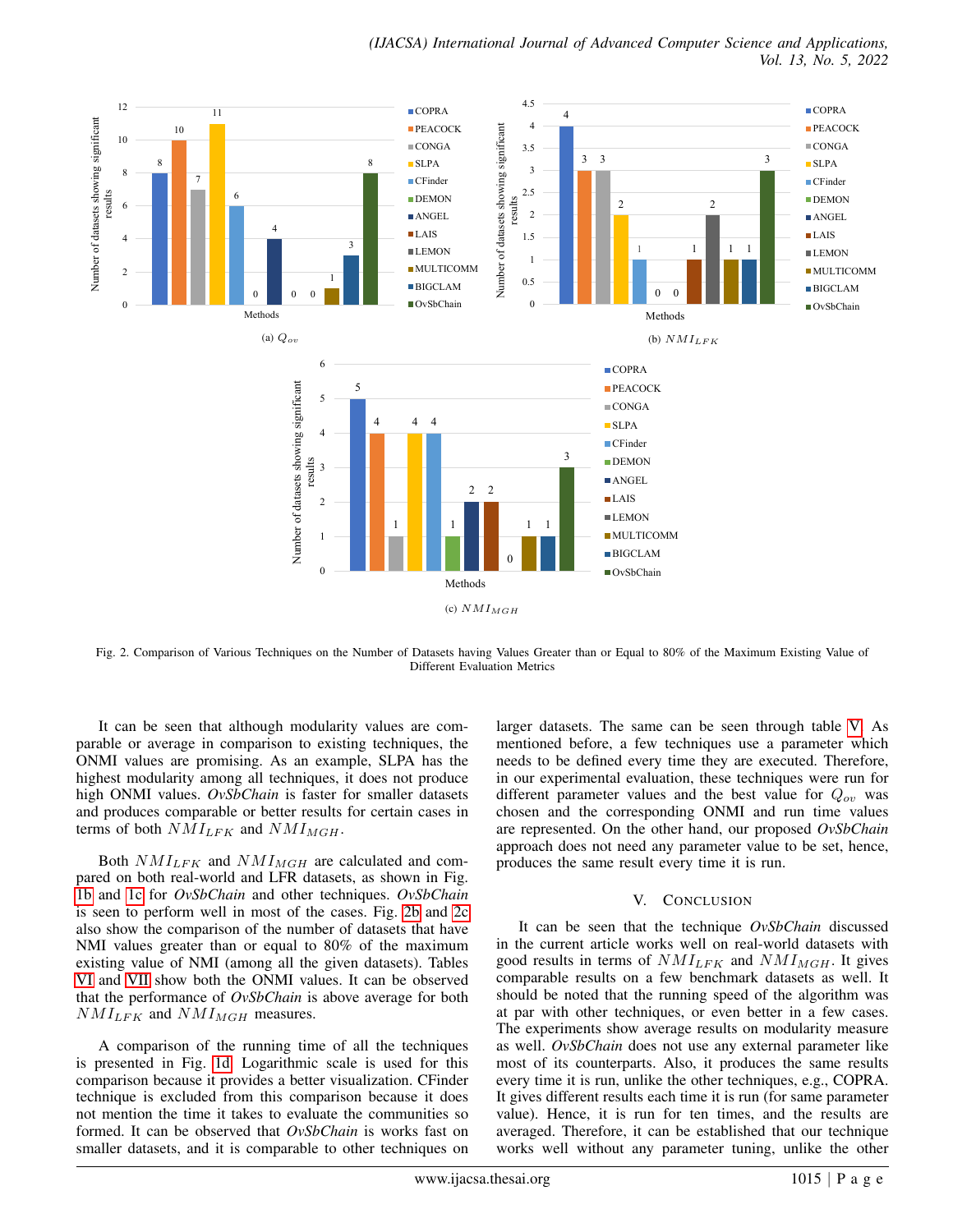approaches. The overhead of calculations involved in the technique slows it down, but that can be resolved using better hardware options.

# VI. FUTURE WORK

<span id="page-6-0"></span>The future scope of improvement includes extension of the technique to directed graphs as real-world networks are generally directed in nature. OvSbChain can be improvised to find faster and high coverage seed nodes for snowball chains formation and eventually communities.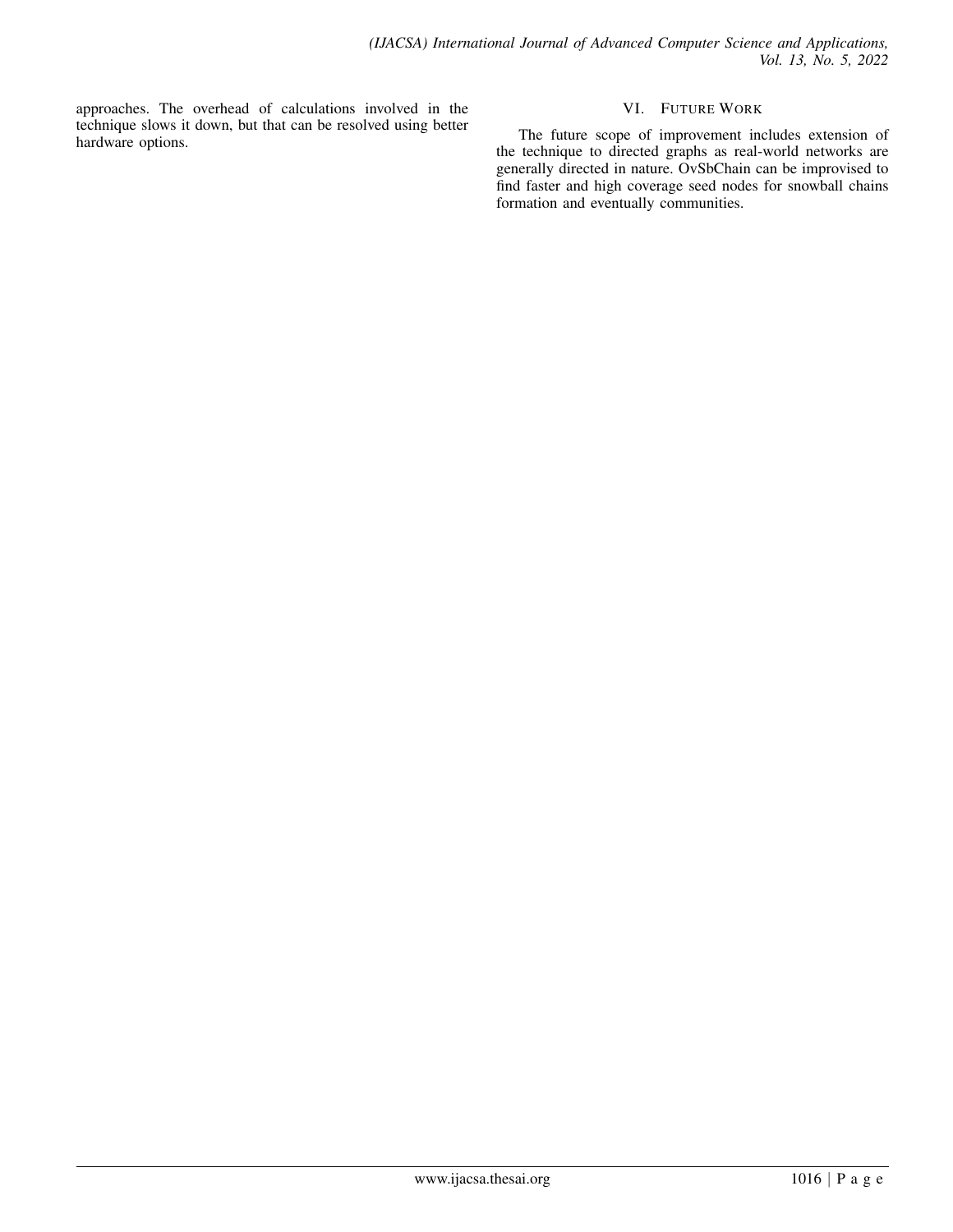<span id="page-7-1"></span><span id="page-7-0"></span>

| J<br>:<br>;<br>;<br>ļ<br>ï<br>l<br>The DI E IV Castro in the Algorithment of the District Library of the United States of the United States of the<br>֘֒<br>$\frac{1}{2}$<br>ļ<br>j<br>-<br>-<br>-<br>-<br>-<br>-<br>- |  |
|------------------------------------------------------------------------------------------------------------------------------------------------------------------------------------------------------------------------|--|
|------------------------------------------------------------------------------------------------------------------------------------------------------------------------------------------------------------------------|--|

|            | <b>OvSbChain</b> |                |                        |               |            |                                                                |                        |                              |                                                                                                                                                                                                                                                                                                                                                                                                                                                              |                                           |                |                                                    |       |                      |                    | 206                                |
|------------|------------------|----------------|------------------------|---------------|------------|----------------------------------------------------------------|------------------------|------------------------------|--------------------------------------------------------------------------------------------------------------------------------------------------------------------------------------------------------------------------------------------------------------------------------------------------------------------------------------------------------------------------------------------------------------------------------------------------------------|-------------------------------------------|----------------|----------------------------------------------------|-------|----------------------|--------------------|------------------------------------|
|            | BIGCI AM         |                |                        |               |            |                                                                |                        |                              |                                                                                                                                                                                                                                                                                                                                                                                                                                                              |                                           |                |                                                    |       |                      |                    | 190                                |
|            |                  |                |                        |               |            |                                                                |                        |                              |                                                                                                                                                                                                                                                                                                                                                                                                                                                              |                                           |                |                                                    |       |                      | 0.272              | 0.202                              |
|            | emon             |                |                        |               |            | 252<br>2225<br>2225<br>2225<br>2225                            |                        |                              | $\begin{array}{c} 0.0007 \\ 0.001 \\ 0.009 \\ 0.009 \\ 0.0001 \\ 0.0001 \\ 0.0000 \end{array}$                                                                                                                                                                                                                                                                                                                                                               |                                           |                |                                                    |       |                      | 00(                | 0.045                              |
|            |                  |                |                        |               |            | 1119<br>0.308<br>0.339<br>0.009                                |                        |                              | 0.013<br>0.145<br>0.1046<br>0.300<br>0.172                                                                                                                                                                                                                                                                                                                                                                                                                   |                                           |                |                                                    |       |                      | 0.085              | 00.001                             |
|            | ANGEL            | 0.631 (0.4-0.6 | 0.685(0.3)             | 1.678 (0.3)   | 1730       | $\overline{0.4}$<br>0.362                                      | 0.0004(1)              | 0.261(0.6)                   | $0.099(0.1-0.2)$                                                                                                                                                                                                                                                                                                                                                                                                                                             | (0.3)<br>0.466(                           | 0.393          | <del>(</del> )<br>୧.୧.୧.୧<br>୧.୧.୧<br>1377<br>1319 |       | 0.215                | 0.134              | $\widetilde{\mathrm{C}}$<br>0.145( |
| Techniques | Jemon            | 0.519(0.5)     |                        | 0.415         | 0.564      | $\frac{3}{2}$<br>1,497                                         | $\frac{8}{0}$<br>0.004 | (0.5)<br>1.018               | $\left($ 0.1<br>1.081                                                                                                                                                                                                                                                                                                                                                                                                                                        | (0.2)<br>0.241<br>0.194<br>0.355<br>0.172 | (0.5)          | (0.5)                                              | (0.5) | $\overline{0.5}$     | $\vec{a}$<br>1.105 | $\widetilde{0.2}$                  |
|            | <b>CFinder</b>   | 0.515(3)       | 0.659                  | .641          | 1.786      | 0.605(3)                                                       | 0.595                  | 0.462(3)                     | .152(3)                                                                                                                                                                                                                                                                                                                                                                                                                                                      | 0.376 (3)                                 | 0.456 (3)      | 0.446 (4                                           | 0.408 | .364(4)              | 1.310              | .281(3)                            |
|            | <b>SLPA</b>      | 0.292(0.2)     | $(0.4 - 0.5)$<br>1,569 | $(0.3 - 0.5)$ | $\ddot{6}$ | $(0.4 - 0.5)$<br>0.832 (<br>0.855 (<br>0.638 (<br>0.692 (      | $(0.3 - 0.5)$          | $\widetilde{(\mathbf{g}.6)}$ | 1.797                                                                                                                                                                                                                                                                                                                                                                                                                                                        | ନ୍ଦ୍ଦି<br>ଚିତିତି<br>0.786                 | 1.692<br>0.712 |                                                    | 1.492 | <u>ରିଚ୍</u><br>0.368 | $0.000^{1}$        |                                    |
|            | CONGA            |                |                        |               |            |                                                                |                        |                              |                                                                                                                                                                                                                                                                                                                                                                                                                                                              |                                           |                |                                                    |       |                      | 0.260(4)           | 0.244(2)                           |
|            | Peacock          | 0.634(2)       |                        |               |            |                                                                |                        |                              |                                                                                                                                                                                                                                                                                                                                                                                                                                                              |                                           |                |                                                    |       |                      |                    |                                    |
|            | COPRA            | 0.655(5)       |                        |               |            |                                                                |                        |                              | $\begin{array}{l} \mathfrak{t}(\mathbb{C}) \oplus \mathbb{C} \oplus \mathbb{C} \oplus \mathbb{C} \oplus \mathbb{C} \oplus \mathbb{C} \oplus \mathbb{C} \oplus \mathbb{C} \oplus \mathbb{C} \oplus \mathbb{C} \oplus \mathbb{C} \oplus \mathbb{C} \oplus \mathbb{C} \oplus \mathbb{C} \oplus \mathbb{C} \oplus \mathbb{C} \oplus \mathbb{C} \oplus \mathbb{C} \oplus \mathbb{C} \oplus \mathbb{C} \oplus \mathbb{C} \oplus \mathbb{C} \oplus \mathbb{C} \opl$ |                                           |                |                                                    |       |                      |                    |                                    |
|            | Dataset          |                |                        |               |            | Zachary<br>Dolphin<br>Football<br>Books<br>Books<br>Netscience |                        |                              | Jazz<br>Email<br>Email<br>Power<br>Power<br>Blogs<br>Protein<br>LFRIK-0.2<br>LFRIK-0.2                                                                                                                                                                                                                                                                                                                                                                       |                                           |                |                                                    |       |                      | $-FRIK-0.4$        | LFR1K-0.5                          |

TABLE V. COMPARISON AMONG DIFFERENT OVERLAPPING COMMUNITY DETECTION TECHNIQUES ON VARIOUS REAL-WORLD AND BENCHMARK DATASETS BASED ON (IN SECONDS)

|                                                                      |                  |                                                                                                   |                                                                                                                                         |                         |                            | Techniques                  |                                                                                                                                                                                                                                                                                     |                                                     |                     |                                                                    |                                          |
|----------------------------------------------------------------------|------------------|---------------------------------------------------------------------------------------------------|-----------------------------------------------------------------------------------------------------------------------------------------|-------------------------|----------------------------|-----------------------------|-------------------------------------------------------------------------------------------------------------------------------------------------------------------------------------------------------------------------------------------------------------------------------------|-----------------------------------------------------|---------------------|--------------------------------------------------------------------|------------------------------------------|
| <b>hatase</b>                                                        | <b>NAdo:</b>     | Peacock                                                                                           | <b>CONGA</b>                                                                                                                            | <b>SLPA</b>             | Jemon                      | NGEI                        | <b>AIS</b>                                                                                                                                                                                                                                                                          | <b>Amon</b>                                         |                     | MATDDIE                                                            | OvSb                                     |
|                                                                      | $\overline{003}$ | $\frac{116}{11}$                                                                                  |                                                                                                                                         | 120                     | 010,                       | 004                         |                                                                                                                                                                                                                                                                                     | 0.259                                               | .774                | .093                                                               | 002                                      |
|                                                                      | .002             |                                                                                                   |                                                                                                                                         | .208                    | .092                       | $\overline{0}$              |                                                                                                                                                                                                                                                                                     | .262                                                |                     |                                                                    |                                          |
|                                                                      | POO'             |                                                                                                   |                                                                                                                                         |                         |                            | .027                        |                                                                                                                                                                                                                                                                                     |                                                     |                     |                                                                    |                                          |
|                                                                      |                  |                                                                                                   |                                                                                                                                         |                         |                            | 0.020                       |                                                                                                                                                                                                                                                                                     |                                                     |                     |                                                                    |                                          |
| Zachary<br>Dolphin<br>Football<br>Books<br>Netscience                | $\overline{0}17$ | 0.254<br>2.668<br>0.979 4.065<br>1.14065<br>1.1706,577<br>1.1706,5713<br>1.14527.13<br>1.14527.13 | 0.104<br>0.229<br>0.239<br>0.007<br>0.007<br>0.007,7<br>0.007,7<br>0.008,17<br>0.008,17<br>0.008,17<br>0.008,17<br>0.008,17<br>0.008,17 | 0.321<br>0.385<br>0.567 | 123<br>143<br>1538<br>1838 | 033                         | $1.173$<br>$1.413$<br>$1.605$<br>$1.413$<br>$1.605$<br>$1.43$<br>$1.43$<br>$1.43$<br>$1.43$<br>$1.43$<br>$1.43$<br>$1.43$<br>$1.43$<br>$1.43$<br>$1.43$<br>$1.43$<br>$1.43$<br>$1.43$<br>$1.43$<br>$1.43$<br>$1.43$<br>$1.43$<br>$1.43$<br>$1.43$<br>$1.43$<br>$1.43$<br>$1.43$<br> | 0.293<br>0.288<br>0.381                             |                     | 11158865<br>0.31886575667<br>0.3188657667575751<br>0.3286567675751 | 0101082<br>0.082<br>0.158<br>0.069       |
|                                                                      | $\overline{0}$   |                                                                                                   |                                                                                                                                         |                         |                            | 0.362                       |                                                                                                                                                                                                                                                                                     |                                                     |                     |                                                                    |                                          |
|                                                                      |                  |                                                                                                   |                                                                                                                                         | 1.352<br>9.807          | $1.148$<br>0.680           |                             |                                                                                                                                                                                                                                                                                     |                                                     |                     |                                                                    |                                          |
|                                                                      |                  |                                                                                                   |                                                                                                                                         |                         |                            |                             |                                                                                                                                                                                                                                                                                     |                                                     |                     |                                                                    |                                          |
| Jazz<br>Email<br>Power<br>Power<br>Electin<br>CFRIK-0.1<br>LFRIK-0.2 |                  |                                                                                                   |                                                                                                                                         | 5.756<br>3.535<br>1.408 | .066                       | 282<br>2022<br>2023<br>2023 |                                                                                                                                                                                                                                                                                     | 0.328<br>0.921<br>0.7415<br>0.743<br>0.747<br>0.747 |                     |                                                                    | 1.502<br>177.1<br>14.3<br>9.627<br>9.883 |
|                                                                      |                  |                                                                                                   |                                                                                                                                         |                         | 1.977                      |                             |                                                                                                                                                                                                                                                                                     |                                                     |                     |                                                                    |                                          |
|                                                                      |                  |                                                                                                   |                                                                                                                                         |                         | .068                       |                             |                                                                                                                                                                                                                                                                                     |                                                     |                     |                                                                    |                                          |
|                                                                      | 0.068            |                                                                                                   |                                                                                                                                         | .294                    | $\frac{48}{14}$            |                             |                                                                                                                                                                                                                                                                                     |                                                     |                     |                                                                    |                                          |
| <b>FRIK-0.3</b>                                                      | 114              |                                                                                                   |                                                                                                                                         | $rac{40}{5}$            | $\frac{415}{3}$            | .399                        |                                                                                                                                                                                                                                                                                     |                                                     |                     |                                                                    |                                          |
| FR1K-0.4                                                             | (14)             |                                                                                                   | 228258.1<br>29433.5                                                                                                                     | 203                     | 493                        | 1419                        |                                                                                                                                                                                                                                                                                     |                                                     | $\frac{20.1}{19.3}$ |                                                                    | 0.375<br>0.682                           |
|                                                                      | 043              |                                                                                                   |                                                                                                                                         |                         | 378                        | 404                         | 1712.                                                                                                                                                                                                                                                                               | 737                                                 |                     |                                                                    |                                          |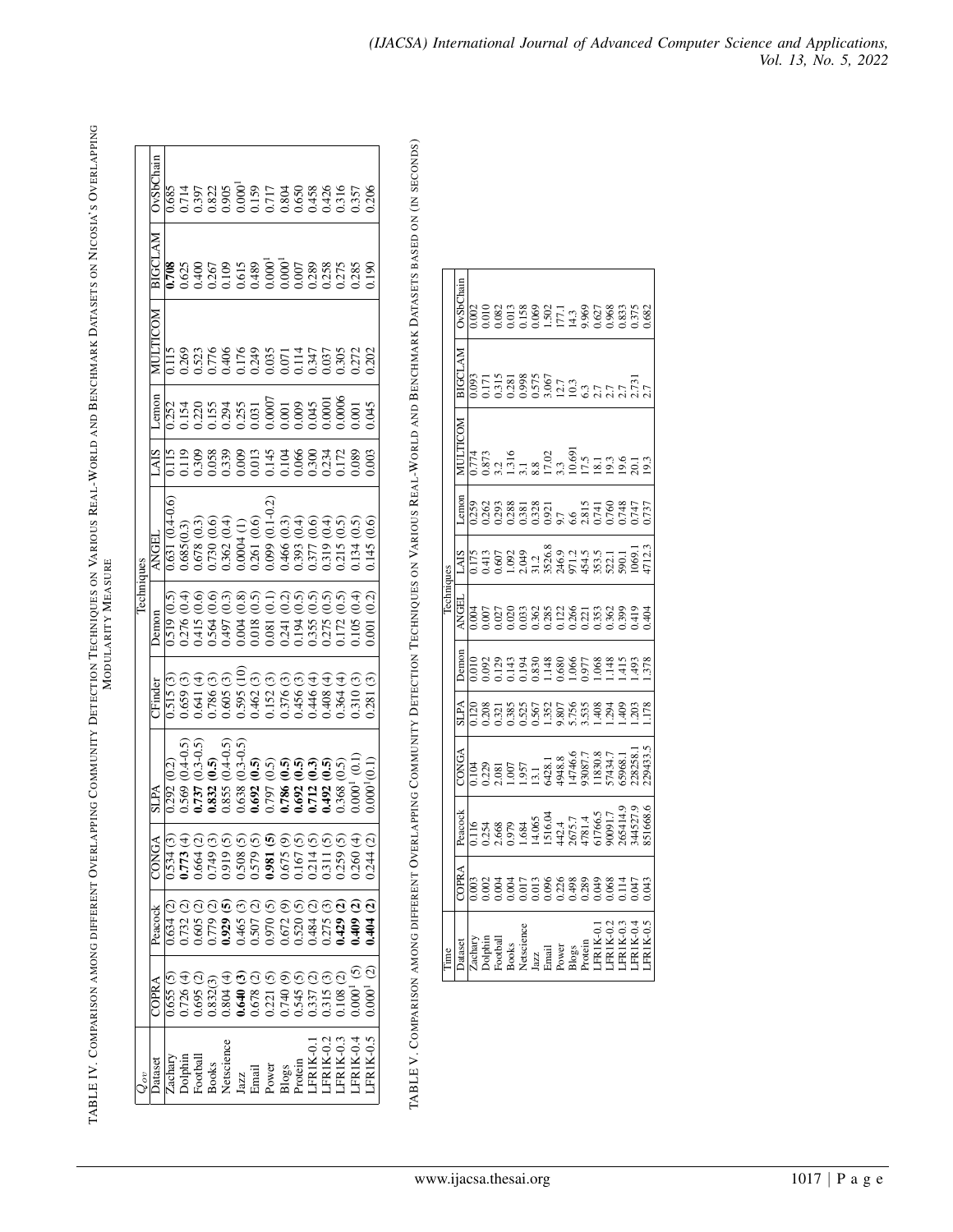<span id="page-8-0"></span>TABLE VI. COMPARISON AMONG DIFFERENT OVERLAPPING COMMUNITY DETECTION TECHNIQUES ON VARIOUS REAL-WORLD AND BENCHMARK DATASETS ON  $NML_{LFK}$  MEASURES TABLE VI. COMPARISON AMONG DIFFERENT OVERLAPPING COMMUNITY DETECTION TECHNIQUES ON VARIOUS REAL-WORLD AND BENCHMARK DATASETS ON NMILFK MEASURES

| $\frac{174}{17373}$<br>039<br>046<br>0.205<br>0.587<br>0.000<br>0.000<br>0.000 |
|--------------------------------------------------------------------------------|
| 0.000<br>0.068<br>0.024<br>0.065<br>1.336<br>$.027$<br>$0175$<br>$000$ .       |
| .065                                                                           |
|                                                                                |
| $\frac{22}{1620}$<br>$0.872$<br>$0.873$<br>$0.024$<br>$0.024$                  |

TABLE VII. COMPARISON AMONG DIFFERENT OVERLAPPING COMMUNITY DETECTION TECHNIQUES VARIOUS REAL-WORLD AND BENCHMARK DATASETS ON N/MIMGH MEASURES TABLE VII. COMPARISON AMONG DIFFERENT OVERLAPPING COMMUNITY DETECTION TECHNIQUES VARIOUS REAL-WORLD AND BENCHMARK DATASETS ON NMIMGH MEASURES

| $M1_M$ GH                                                                                     |                           |                          |                 |                  |                  |                   | echniques |                    |               |                  |                          |       |
|-----------------------------------------------------------------------------------------------|---------------------------|--------------------------|-----------------|------------------|------------------|-------------------|-----------|--------------------|---------------|------------------|--------------------------|-------|
| <b>atase</b>                                                                                  | <b>OPRA</b>               | $e$ acoc $\frac{1}{2}$   | ONG.            | <b>SLPA</b>      | Finder           | <b>Demot</b>      | NGE       | <b>AIS</b>         | -emor         | THTP-CP-         |                          |       |
|                                                                                               | 610                       |                          | .208            | $\frac{142}{55}$ |                  |                   |           |                    |               |                  |                          | 0.723 |
| Zachary<br>Dolphin<br>Dolphin<br>Football<br>HORIK-0.2<br>LERIK-0.4<br>LERIK-0.4<br>LERIK-0.4 | $\frac{813}{2}$           | 727                      | 0.502           |                  |                  | 202               | 427       | 1,267              | ē             | .387             | 1.574<br>1.129<br>1.0381 |       |
|                                                                                               | .651                      | $\tilde{\epsilon}$       | 1.088           | 610              | 762              | 1437              | .512      | 0.452              | 020           | 0.409<br>1.514   |                          |       |
|                                                                                               | <b>1459</b>               | 1473                     | 1,460           | .351             | 421              | 330               | 1.379     | 234                | 004           |                  | 1488524                  |       |
|                                                                                               | $\widetilde{\mathrm{S}}$  | 035                      | 0.008           | $\mathcal{S}$    | 029              | .0586             | .0628     | 0.022              | 0042          | $\approx$        |                          |       |
|                                                                                               | .033                      | $\overline{0}$           | 0.021           | $034$<br>$028$   | 024              | $.023$<br>$.0054$ | 0389      | $.0122$<br>$0.026$ | 0.188         | .003             |                          |       |
|                                                                                               | $\frac{60}{3}$            | $\widetilde{\mathbb{S}}$ |                 |                  | 631              |                   | ,0022     |                    | $\frac{8}{2}$ | .002             |                          |       |
|                                                                                               | $\approx$                 |                          | 008             | 000              | .027             | 010               | .002      | ð.                 |               | $\infty$         | 0.025                    |       |
|                                                                                               | $\widetilde{\mathrm{SO}}$ |                          | 00 <sup>2</sup> | g                | $\overline{017}$ | 8                 | $\approx$ | $\tilde{6}$        |               | 000 <sup>1</sup> |                          |       |